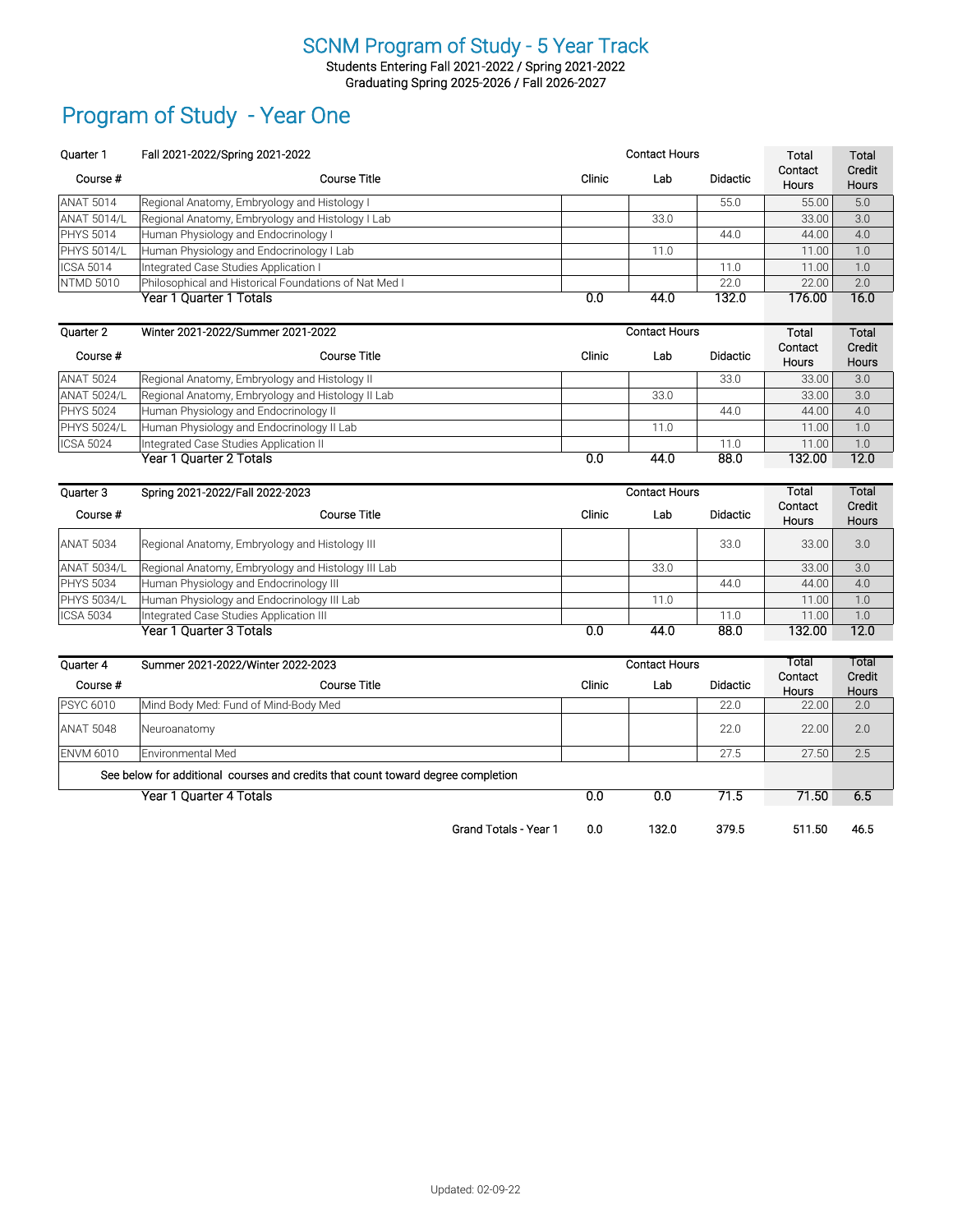#### SCNM Program of Study - 5 Year Track Students Entering Fall 2021-2022 / Spring 2021-2022 Graduating Spring 2025-2026 / Fall 2026-2027

### Program of Study - Year Two

| Quarter 5         | Fall 2022-2023/Spring 2022-2023                                                          |        | <b>Contact Hours</b> |                 | Total<br>Contact | Total<br>Credit |
|-------------------|------------------------------------------------------------------------------------------|--------|----------------------|-----------------|------------------|-----------------|
| Course #          | <b>Course Title</b>                                                                      | Clinic | Lab                  | <b>Didactic</b> | Hours            | Hours           |
| <b>BIOC 5014</b>  | Biochemistry I                                                                           |        |                      | 44.0            | 44.00            | 4.0             |
| <b>RSCH 5016</b>  | Research I                                                                               |        |                      | 11.0            | 11.00            | 1.0             |
| <b>CLPR 5010</b>  | Intro to Clinical Practice I                                                             | 22.0   |                      |                 | 22.00            | 2.0             |
| <b>CLPR 5010L</b> | Intro to Clinical Practice Skills Lab I <sup>1</sup>                                     | 22.0   |                      |                 | 22.00            | 2.0             |
|                   | See below for additional courses and credits that count toward degree completion         |        |                      |                 |                  |                 |
|                   | <b>Year 2 Quarter 5 Totals</b>                                                           | 44.0   |                      | 55.0            | 99.00            | 9.0             |
|                   |                                                                                          |        |                      |                 |                  |                 |
| Quarter 6         | Winter 2022-2023/Summer 2022-2023                                                        |        | <b>Contact Hours</b> |                 |                  | Total           |
| Course #          | <b>Course Title</b>                                                                      | Clinic | Lab                  | <b>Didactic</b> | Contact<br>Hours | Credit<br>Hours |
| <b>BIOC 5026</b>  | <b>Biochemistry II</b>                                                                   |        |                      | 44.0            | 44.00            | 4.0             |
| <b>IMMU 5024</b>  | Immunology                                                                               |        |                      | 33.0            | 33.00            | 3.0             |
| <b>RSCH 5024</b>  | Research II                                                                              |        |                      | 11.0            | 11.00            | 1.0             |
| <b>CLPR 5020</b>  | Intro to Clinical Practice II <sup>1</sup>                                               | 22.0   |                      |                 | 22.00            | 2.0             |
| <b>CLPR 5020L</b> | Intro to Clinical Practice Skills Lab II <sup>1</sup>                                    | 22.0   |                      |                 | 22.00            | 2.0             |
| <b>NTMD 5020</b>  | Philosophical and Historical Foundations of Nat Med II                                   |        |                      | 22.0            | 22.00            | 2.0             |
|                   | See below for additional courses and credits that count toward degree completion         |        |                      |                 |                  |                 |
|                   |                                                                                          | 44.0   |                      | 110.0           | 154.00           | 14.0            |
|                   | Year 2 Quarter 6 Totals                                                                  |        |                      |                 |                  |                 |
| Quarter 7         | Spring 2022-2023/Fall 2023-2024                                                          |        | <b>Contact Hours</b> |                 | Total            | Total           |
| Course #          | <b>Course Title</b>                                                                      | Clinic | Lab                  | <b>Didactic</b> | Contact<br>Hours | Credit<br>Hours |
| <b>MGEN 5038</b>  | <b>Medical Genetics</b>                                                                  |        |                      | 33.0            | 33.00            | 3.0             |
| <b>MICR 5026</b>  | Microbiology I                                                                           |        |                      | 33.0            | 33.00            | 3.0             |
| <b>MICR 5026L</b> | Microbiology I Lab                                                                       |        | 22.0                 |                 | 22.00            | 2.0             |
| <b>CLPR 5030</b>  | Intro to Clinical Practice III <sup>1</sup>                                              | 22.0   |                      |                 | 22.00            | 2.0             |
| <b>CLPR 5030L</b> | Intro to Clinical Practice Skills Lab III                                                | 22.0   |                      |                 | 22.00            | 2.0             |
| <b>NTMD 5030</b>  | Philosophical and Historical Foundations of Nat Med III                                  |        |                      | 22.0            | 22.00            | 2.0             |
|                   | See below for additional courses and credits that count toward degree completion         |        |                      |                 |                  |                 |
|                   | Year 2 Quarter 7 Totals                                                                  | 44.0   | 22.0                 | 88.0            | 154.00           | 14.0            |
| Quarter 8         | Summer 2022-2023/Winter 2023-2024                                                        |        | <b>Contact Hours</b> |                 | Total            | Total           |
| Course #          | <b>Course Title</b>                                                                      | Clinic | Lab                  | Didactic        | Contact          | Credit          |
|                   |                                                                                          |        |                      |                 | Hours            | Hours           |
| <b>ACMD 6010</b>  | Acupuncture and Chinese Medicine I: Theory & Fundamentals of Acupuncture and<br>Medicine |        |                      | 27.5            | 27.50            | 2.5             |
| <b>CAPS 5018</b>  | Basic Sciences Capstone (weeks 1 - 4)                                                    |        |                      | 33.0            | 33.00            | 3.0             |
| <b>GNMD 6014</b>  | Gen Med Diagnosis I (weeks 5-11)                                                         |        |                      | 77.0            | 77.00            | 7.0             |
| <b>MICR 5034</b>  | Microbiology II                                                                          |        |                      | 44.0            | 44.00            | 4.0             |
| PHMD 6010         | Physical Med I: Intro to Physical Med and Orthopedics                                    |        |                      | 11.0            | 11.00            | 1.0             |
| <b>PHMD 6010L</b> | Physical Med I: Intro to Physical Med and Orthopedics Lab                                |        | 11.0                 |                 | 11.00            | 1.0             |
|                   | See below for additional courses and credits that count toward degree completion         |        |                      |                 |                  |                 |
|                   | Year 2 Quarter 8 Totals                                                                  | 0.0    | 11.0                 | 192.5           | 203.50           | 18.5            |
|                   | <b>Grand Totals - Year 2</b>                                                             | 132.0  | 33.0                 | 445.5           | 610.50           | 55.5            |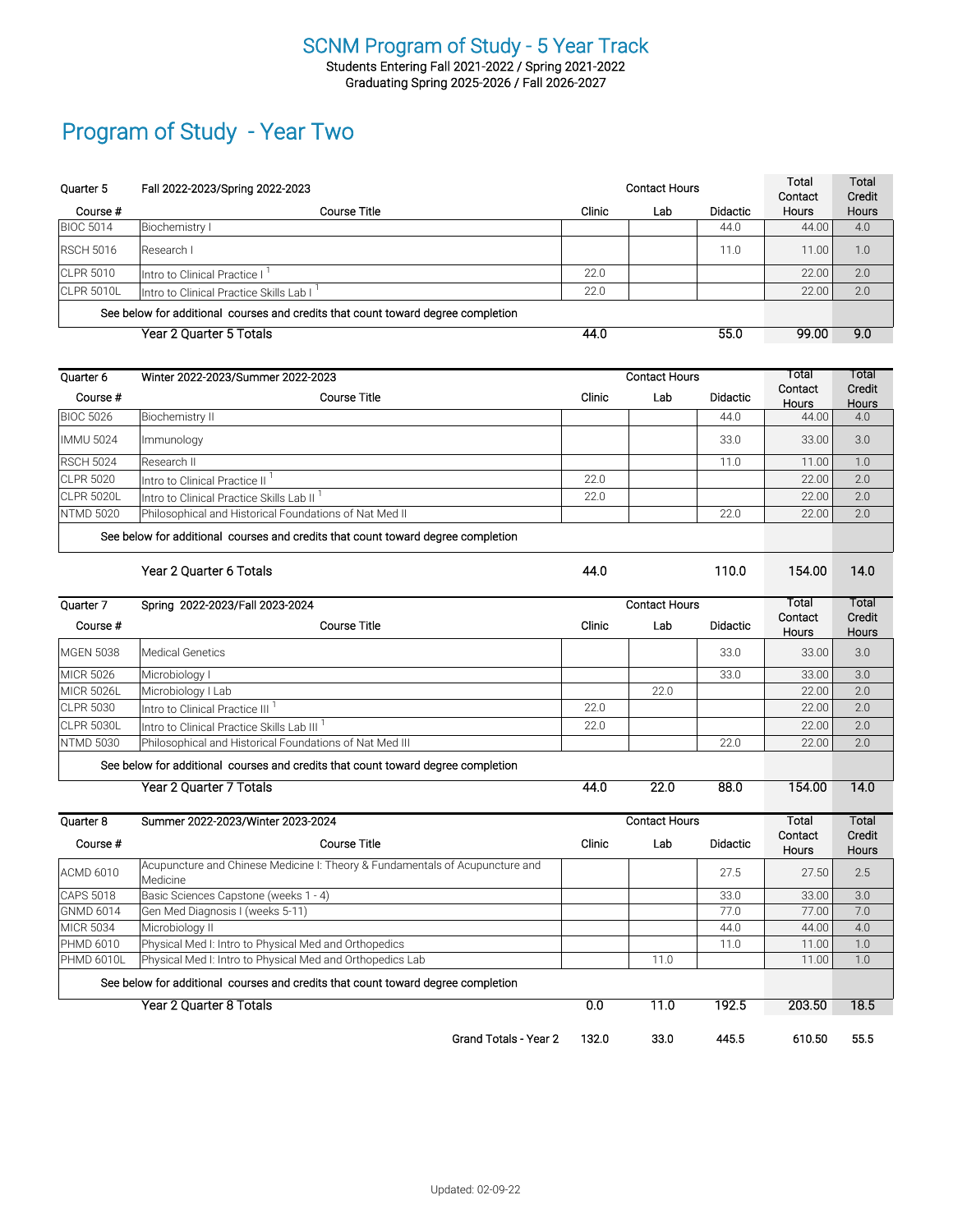Students Entering Fall 2021-2022 / Spring 2021-2022 Graduating Spring 2025-2026 / Fall 2026-2027

## Program of Study - Year Three

| Ouarter <sub>9</sub> | Fall 2023-2024/Spring 2023-2024                                                  |        | <b>Contact Hours</b> |                 | Total                   | Total                  |
|----------------------|----------------------------------------------------------------------------------|--------|----------------------|-----------------|-------------------------|------------------------|
| Course #             | <b>Course Title</b>                                                              | Clinic | Lab                  | <b>Didactic</b> | Contact<br><b>Hours</b> | Credit<br><b>Hours</b> |
| <b>ACMD 6020</b>     | Acupuncture & Chinese Medicine II: TCM Diagnosis                                 |        |                      | 27.5            | 27.50                   | 2.5                    |
| <b>ICLPR 6040</b>    | <b>Clinical Practice I</b>                                                       | 22.0   |                      |                 | 22.00                   | 2.0                    |
| CLPR 6040L           | Clinical Practice Skills Lab I                                                   | 22.0   |                      |                 | 22.00                   | 2.0                    |
| <b>GNMD 6024</b>     | Gen Med Diagnosis II                                                             |        |                      | 99.0            | 99.00                   | 9.0                    |
| <b>BOTM 6010</b>     | Botanical Med I: Intro to Botanical Medicine                                     |        |                      | 22.0            | 22.00                   | 2.0                    |
| <b>NUTR 6014</b>     | Nutrition I                                                                      |        |                      | 22.0            | 22.00                   | 2.0                    |
| <b>PHAR 6010</b>     | Pharmacology and Pharmacotherapeutics I                                          |        |                      | 33.0            | 33.00                   | 3.0                    |
| <b>PHMD 6020</b>     | Physical Med II: Nat Manipulative Treatment Assessment & App I                   |        |                      | 22.0            | 22.00                   | 2.0                    |
| <b>PHMD 6020L</b>    | Physical Med II: Nat Manipulative Treatment Assessment & App I Lab               |        | 22.0                 |                 | 22.00                   | 2.0                    |
|                      | See below for additional courses and credits that count toward degree completion |        |                      |                 |                         |                        |
|                      | Year 3 Quarter 9 Totals                                                          | 44.0   | 22.0                 | 225.5           | 291.50                  | 26.5                   |

| Ouarter 10                                                                       | Winter 2023-2024/Summer 2023-2024                                                  |        | <b>Contact Hours</b> |                 | Total                   | Total                  |
|----------------------------------------------------------------------------------|------------------------------------------------------------------------------------|--------|----------------------|-----------------|-------------------------|------------------------|
| Course #                                                                         | <b>Course Title</b>                                                                | Clinic | Lab                  | <b>Didactic</b> | Contact<br><b>Hours</b> | Credit<br><b>Hours</b> |
| <b>ACMD 6030</b>                                                                 | Acupuncture & Chinese Medicine III: Meridians & Points I                           |        |                      | 22.0            | 22.00                   | 2.0                    |
| ACMD 6030L                                                                       | Acupuncture & Chinese Medicine III: Meridians & Points I Lab                       |        | 11.0                 |                 | 11.00                   | 1.0                    |
| <b>ICLPR 6050</b>                                                                | <b>Clinical Practice II</b>                                                        | 22.0   |                      |                 | 22.00                   | 2.0                    |
| ICLPR 6050L                                                                      | Clinical Practice Skills Lab II                                                    | 22.0   |                      |                 | 22.00                   | 2.0                    |
| <b>GNMD 6034</b>                                                                 | Gen Med Diagnosis III                                                              |        |                      | 99.0            | 99.00                   | 9.0                    |
| BOTM 6020L                                                                       | Botanical Med Lab II: Pharmacy of Botanical Med (Fall Entry Students may take Q11) |        | 22.0                 |                 | 22.00                   | 2.0                    |
| <b>NUTR 6024</b>                                                                 | Nutrition II                                                                       |        |                      | 27.5            | 27.50                   | 2.5                    |
| <b>PHAR 6020</b>                                                                 | Pharmacology and Pharmacotherapeutics II                                           |        |                      | 33.0            | 33.00                   | 3.0                    |
| <b>PHMD 6030</b>                                                                 | Physical Med III: Nat Manipulative Treatment Assessment & App II                   |        |                      | 22.0            | 22.00                   | 2.0                    |
| PHMD 6030L                                                                       | Physical Med III: Nat Manipulative Treatment Assessment & App II Lab               |        | 22.0                 |                 | 22.00                   | 2.0                    |
| See below for additional courses and credits that count toward degree completion |                                                                                    |        |                      |                 |                         |                        |
|                                                                                  | Year 3 Quarter 10 Totals                                                           | 44.0   | 55.0                 | 203.5           | 302.5                   | 27.5                   |

| Ouarter 11        | Spring 2023-2024/Fall 2024-2025                                                  |        | <b>Contact Hours</b> | Total           | Total                   |                        |
|-------------------|----------------------------------------------------------------------------------|--------|----------------------|-----------------|-------------------------|------------------------|
| Course #          | Course Title                                                                     | Clinic | Lab                  | <b>Didactic</b> | Contact<br><b>Hours</b> | Credit<br><b>Hours</b> |
| <b>ACMD 6040</b>  | Chinese Med IV: Meridians & Points II                                            |        |                      | 16.5            | 16.50                   | 1.5                    |
| ACMD 6040L        | Chinese Med IV: Meridians & Points II Lab                                        |        | 11.0                 |                 | 11.00                   | 1.0                    |
| <b>ICLPR 6060</b> | Clinical Practice III                                                            | 22.0   |                      |                 | 22.00                   | 2.0                    |
| CLPR 6060L        | Clinical Practice Skills Lab III                                                 | 22.0   |                      |                 | 22.00                   | 2.0                    |
| GNMD 6044         | Gen Med Diagnosis IV                                                             |        |                      | 88.0            | 88.00                   | 8.0                    |
| <b>HMEO 6010</b>  | Homeopathy I                                                                     |        |                      | 22.0            | 22.00                   | 2.0                    |
| <b>PHAR 6030</b>  | Pharmacology and Pharmacotherapeutics III                                        |        |                      | 33.0            | 33.00                   | 3.0                    |
| <b>PHMD 6054</b>  | Physical Med V: Principles of Hydrotherapy                                       |        |                      | 11.0            | 11.00                   | 1.0                    |
| <b>PHMD 6054L</b> | Physical Med V: Principles of Hydrotherapy Lab                                   |        | 22.0                 |                 | 22.00                   | 2.0                    |
| <b>CLTR 4304</b>  | Clinical Entry Skills Assessment                                                 | 16.5   |                      |                 | 16.50                   | 1.5                    |
|                   | See below for additional courses and credits that count toward degree completion |        |                      |                 |                         |                        |
|                   | Year 3 Quarter 11 Totals                                                         | 60.5   | 33.0                 | 170.5           | 264.0                   | 24.0                   |

Quarter 12 Summer 2023-2024/Winter 2024-2025 Course # Course Title Clinic Lab Didactic ACMD 7060 Chinese Med VI: Acupuncture Techniques (weeks 5-12) 11.0 | 11.0 | 11.00 | 1.0 ACMD 7060L Chinese Med VI: Acupuncture Techniques Lab (weeks 5-12) 11.0 11.0 11.0 11.00 1.0 CAPS 6024 NPLEX I Review (weeks 1-3)<br>
MNGT 6010 Practice Management I: Operations (1.000 0.000 0.000 0.000 0.000 0.000 0.000 0.000 0.000 0.000 0.00<br>
MNGT 6010 Practice Management I: Operations MNGT 6010 Practice Management I: Operations 11.0 11.0 11.0 11.00 1.0 GNMP 6011 Gen Med Practice: Dermatology (weeks 5-12) 11.0 11.0 11.00 1.0 GNMP 6014 Gen Med Practice: EENT (weeks 5-12) 22.0 2.0 22.00 2.0 PSYC 6024 Mind Body Med: Intro to Medical Psychotherapy (weeks 5-12) 16.5 16.50 16.50 1.5 PHMD 6040 Physical Med IV: Physiotherapy Modalities (weeks 5-12) 11.0 11.00 1.0 PHMD 6040L Physical Med IV: Physiotherapy Modalities Lab (weeks 5-12) 11.0 11.0 11.00 1.00 1.00 1.0 Year 3 Quarter 12 Totals 0.0 22.0 142.5 164.5 9.5 Grand Totals - Year 3 148.5 132.0 742.0 1,022.50 87.5 See below for additional courses and credits that count toward degree completion (can be used to **Total Contact** Hours **Total** Credit Hours Contact Hours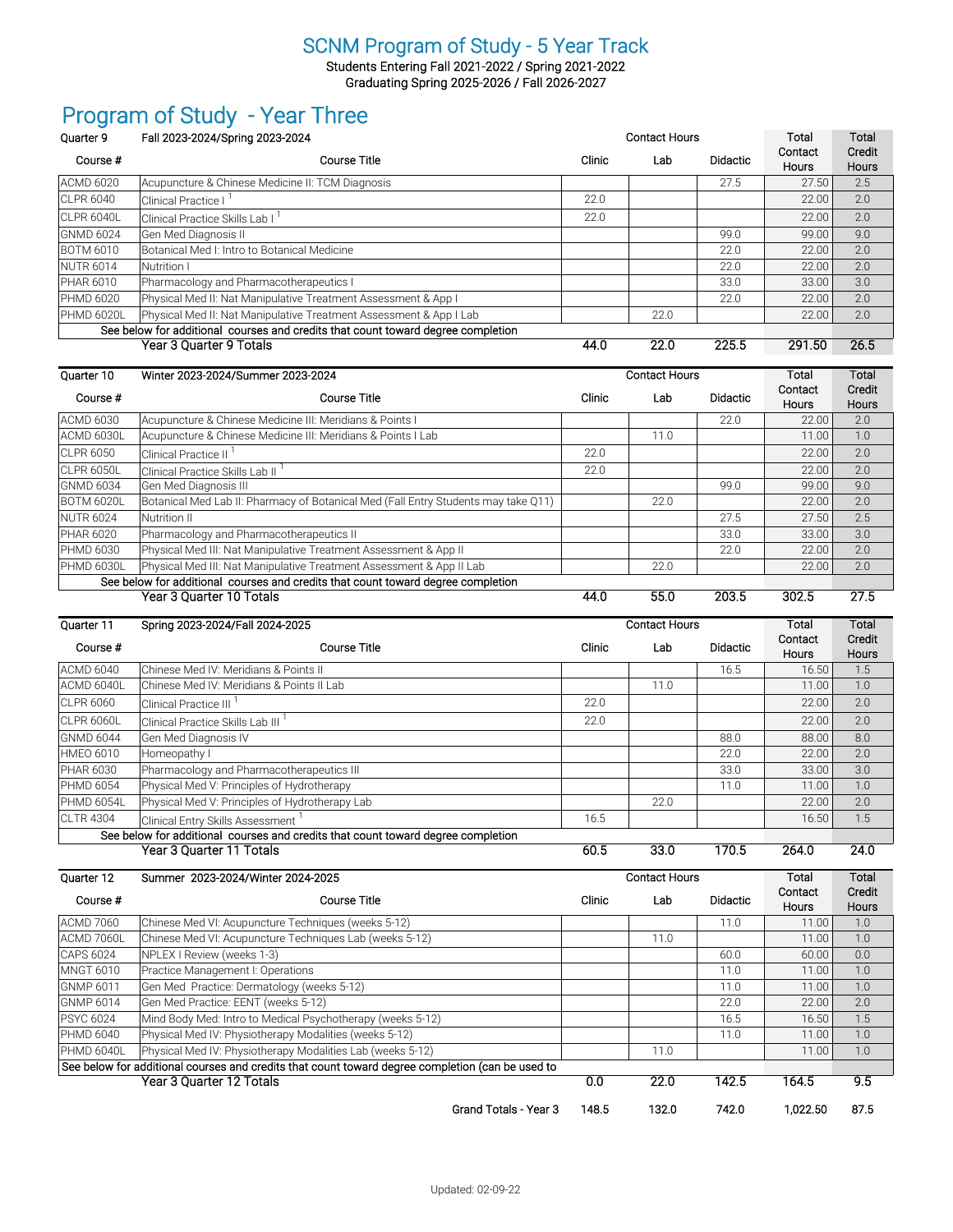Students Entering Fall 2021-2022 / Spring 2021-2022 Graduating Spring 2025-2026 / Fall 2026-2027

### Program of Study - Year Four

| Ouarter 13       | Fall 2024-2025/Spring 2024-2025                                                  | <b>Contact Hours</b> |     |                 | Total                   | Total           |
|------------------|----------------------------------------------------------------------------------|----------------------|-----|-----------------|-------------------------|-----------------|
| Course #         | Course Title                                                                     | Clinic               | Lab | <b>Didactic</b> | Contact<br><b>Hours</b> | Credit<br>Hours |
| <b>ACMD 7057</b> | Acupuncture and Chinese Medicine V: Traditional Chinese Medicine Pathology       |                      |     | 44.0            | 44.00                   | 4.0             |
| <b>BOTM 7030</b> | Botanical Med III: Nat Mat Med Pharm & Ther I                                    |                      |     | 22.0            | 22.00                   | 2.0             |
| <b>GNMP 7020</b> | Gen Med Practice: Gastroenterology                                               |                      |     | 27.5            | 27.50                   | 2.5             |
| <b>GYNE 7010</b> | Gynecology I                                                                     |                      |     | 33.0            | 33.00                   | 3.0             |
| <b>HMEO 7020</b> | Homeopathy II                                                                    |                      |     | 22.0            | 22.00                   | 2.0             |
| <b>NUTR 7034</b> | Nutrition III                                                                    |                      |     | 27.5            | 27.50                   | 2.5             |
| <b>CLTR 7000</b> | Clinical Clerkships (2) $2^2$                                                    | 88.0                 |     |                 | 88.00                   | 8.0             |
|                  | See below for additional courses and credits that count toward degree completion |                      |     |                 |                         |                 |
|                  | Year 4 Quarter 13 Totals                                                         | 88.0                 | 0.0 | 176.0           | 264.0                   | 24.0            |

| Quarter 14         | Winter 2024-2025/Summer 2024-2025                                                |        | <b>Contact Hours</b> |                 | Total                   | Total                  |
|--------------------|----------------------------------------------------------------------------------|--------|----------------------|-----------------|-------------------------|------------------------|
| Course #           | Course Title                                                                     | Clinic | Lab                  | <b>Didactic</b> | Contact<br><b>Hours</b> | Credit<br><b>Hours</b> |
| <b>ACMD 7070</b>   | Acupuncture & Chinese Medicine VII: Case Analysis and Management I               |        |                      | 22.0            | 22.00                   | 2.0                    |
| <b>BOTM 7044</b>   | Botanical Med IV: Nat Mat Med Pharm & Ther II                                    |        |                      | 27.5            | 27.50                   | 2.5                    |
| <b>GNMP 7030</b>   | Gen Med Practice: Endocrinology                                                  |        |                      | 27.5            | 27.50                   | 2.5                    |
| IGNMP 7031         | Gen Med Practice: Hematology                                                     |        |                      | 11.0            | 11.00                   | 1.0                    |
| IGYNE 7020L        | Gynecology Lab (may take in Qtr 14 or Qtr 15)                                    |        | 22.0                 |                 | 22.00                   | 2.0                    |
| <b>HMEO 7030</b>   | Homeopathy III                                                                   |        |                      | 22.0            | 22.00                   | 2.0                    |
| MNGT 7020          | Practice Management II: Marketing                                                |        |                      | 11.0            | 11.00                   | 1.0                    |
| MSRG 7010          | Minor Surgery I                                                                  |        |                      | 16.5            | 16.50                   | 1.5                    |
| <b>IMSRG 7010L</b> | Minor Surgery I Lab                                                              |        | 11.0                 |                 | 11.00                   | 1.0                    |
| lOBST 7010         | Obstetrics                                                                       |        |                      | 27.5            | 27.50                   | 2.5                    |
| NUTR 7044          | <b>Nutrition IV</b>                                                              |        |                      | 22.0            | 22.00                   | 2.0                    |
| <b>ICLTR 7000</b>  | Clinical Clerkships (2) <sup>2</sup>                                             | 88.0   |                      |                 | 88.00                   | 8.0                    |
|                    | See below for additional courses and credits that count toward degree completion |        |                      |                 |                         |                        |
|                    | Year 4 Quarter 14 Totals                                                         | 88.0   | 33.0                 | 187.0           | 308.0                   | 28.0                   |

| Quarter 15        | Spring 2024-2025/Fall 2025-2026                                                  |        | <b>Contact Hours</b> | Total    | Total   |              |
|-------------------|----------------------------------------------------------------------------------|--------|----------------------|----------|---------|--------------|
|                   |                                                                                  |        |                      |          | Contact | Credit       |
| Course #          | Course Title                                                                     | Clinic | Lab                  | Didactic | Hours   | <b>Hours</b> |
| <b>ACMD 7084</b>  | Acupuncture & Chinese Medicine VIII: Case Analysis and Management II             |        |                      | 22.0     | 22.00   | 2.0          |
| <b>BOTM 7050</b>  | Botanical Med V: Nat Mat Med Pharm & Ther III                                    |        |                      | 22.0     | 22.00   | 2.0          |
| <b>GNMP 7040</b>  | lGen Med Practice: Cardio/Vasc Med.                                              |        |                      | 16.5     | 16.50   | 1.5          |
| <b>HMEO 7040</b>  | Homeopathy IV                                                                    |        |                      | 22.0     | 22.00   | 2.0          |
| <b>MNGT 7030</b>  | Practice Management III: Leadership                                              |        |                      | 11.0     | 11.00   | 1.0          |
| <b>IPSYC 7034</b> | Mind Body Med: Affect Psychotherapy / Crisis Intervention                        |        |                      | 22.0     | 22.00   | 2.0          |
| <b>PEDS 7010</b>  | Pediatrics I                                                                     |        |                      | 22.0     | 22.00   | 2.0          |
| <b>CLTR 7000</b>  | Clinical Clerkships $(2)^2$                                                      | 88.0   |                      |          | 88.00   | 8.0          |
| <b>CLTR 4508</b>  | Comprehensive Clinical Skills Assessment                                         | 22.0   |                      |          | 22.00   | 2.0          |
|                   | See below for additional courses and credits that count toward degree completion |        |                      |          |         |              |
|                   | Year 4 Quarter 15 Totals                                                         | 110.0  | 0.0                  | 137.5    | 247.5   | 22.5         |

| Quarter 16       | Summer 2024-2025/Winter 2025-2026                                                | <b>Contact Hours</b> |      |                 | πυτατ<br>Contact | τυιαι<br>Credit |
|------------------|----------------------------------------------------------------------------------|----------------------|------|-----------------|------------------|-----------------|
| Course #         | Course Title                                                                     | Clinic               | Lab  | <b>Didactic</b> | Houre.           | Houre.          |
| <b>PEDS 8020</b> | Pediatrics II                                                                    |                      |      | 22.0            | 22.00            | 2.0             |
| <b>ERMD 8014</b> | Emergency Medicine                                                               |                      |      | 33.0            | 33.00            | 3.0             |
| <b>GNMP 7041</b> | Gen Med Practice: Pulmonology                                                    |                      |      | 16.5            | 16.50            | 1.5             |
| <b>CLTR 7000</b> | Clinical Clerkships $(5)$ <sup>2</sup>                                           | 220.0                |      |                 | 220.00           | 20.0            |
|                  | See below for additional courses and credits that count toward degree completion |                      |      |                 |                  |                 |
|                  | Year 4 Quarter 16 Totals                                                         | 220.0                | 0.0  | 71.5            | 291.50           | 26.5            |
|                  | Grand Totals - Year 4                                                            | 506.0                | 33.0 | 572.0           | 1.111.00         | 101.0           |